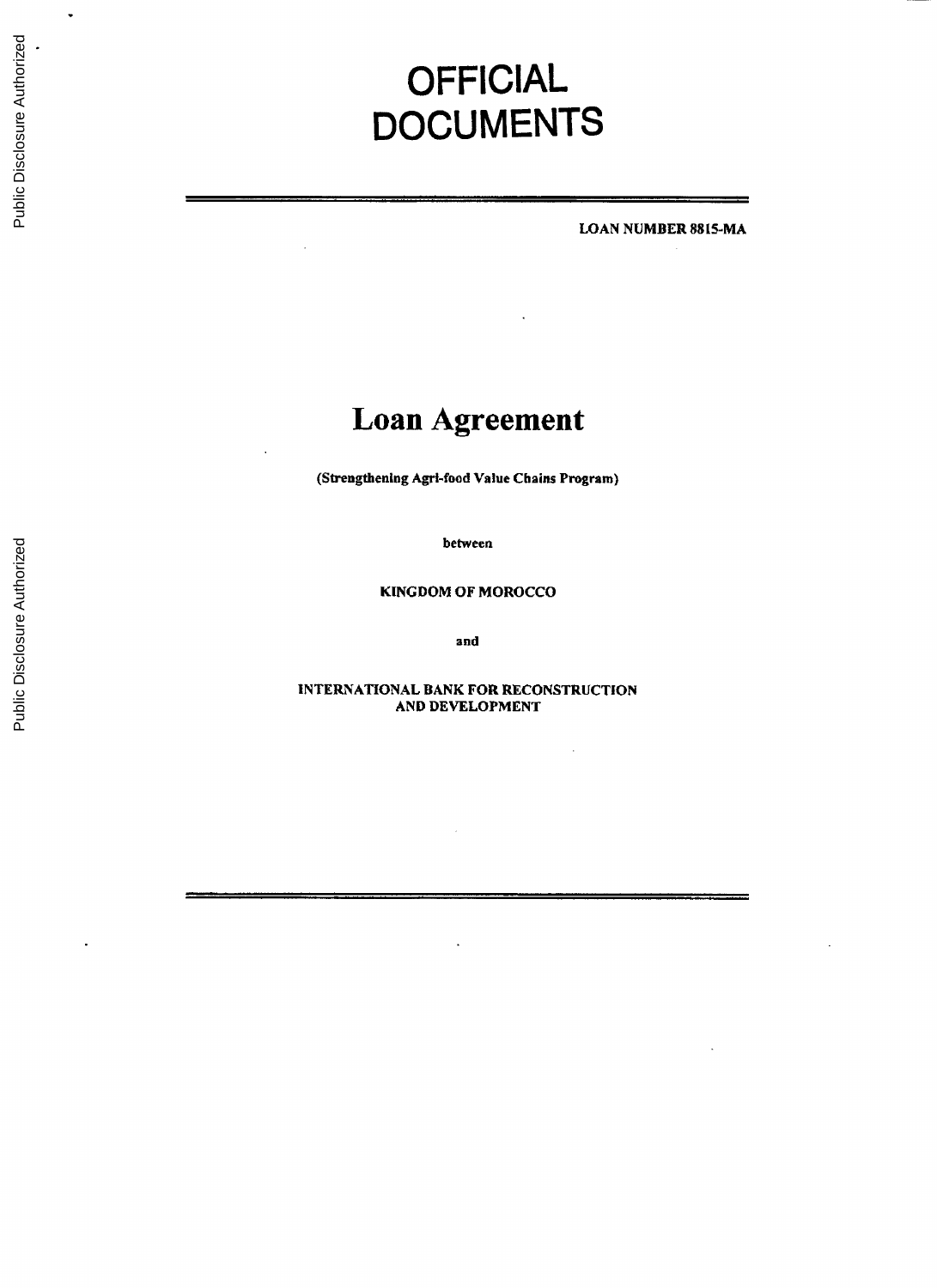#### **LOAN NUMBER 8815-MA**

#### **LOAN AGREEMENT**

**AGREEMENT** dated as of the Signature Date between KINGDOM OF MOROCCO ("Borrower") and **INTERNATIONAL** BANK FOR **RECONSTRUCTION AND DEVELOPMENT** ("Bank"). The Borrower and the Bank hereby agree as follows:

#### ARTICLE **I - GENERAL** CONDITIONS; **DEFINITIONS**

- **1.01.** The General Conditions (as defined in the Appendix to this Agreement) apply to and form part of this Agreement.
- 1.02. Unless the context requires otherwise, the capitalized terms **used** in this Agreement have the meanings ascribed to them in the General Conditions or in the Appendix to this Agreement.

#### ARTICLE **II - LOAN**

- 2.01. The Bank agrees to lend to the Borrower the amount of two hundred million Dollars, (\$200,000,000), as such amount may be converted from time to time through a Currency Conversion ("Loan"), to assist in financing the program described in Schedule **I** to this Agreement ("Program").
- 2.02. The Borrower may withdraw the proceeds of the Loan in accordance with Section IV of Schedule 2 to this Agreement. **All** withdrawals from the Loan Account shall be deposited **by** the Bank into an account specified **by** the Borrower and acceptable to the Bank.
- **2.03.** The Front-end Fee is one quarter of one percent **(0.25%)** of the Loan amount.
- 2.04. The Commitment Charge is one quarter of one percent (0.25%) per annum on the Unwithdrawn Loan Balance.
- **2.05.** The interest rate is the Reference Rate plus the Variable Spread; or such rate as may apply following a Conversion; subject to Section 3.02(e) of the General Conditions.
- **2.06.** The Payment Dates are February **15** and August **15** in each year.
- **2.07.** The principal amount of the Loan shall be repaid in accordance with Schedule **3** to this Agreement.

#### **ARTICLE III - PROGRAM**

**3.01.** The Borrower declares its commitment to the objective of the Program. To this end, the Borrower, through its Ministry of Agriculture, Marine Fisheries, Rural Development, and Water and Forests (MAPMDREF) shall carry out the Program in accordance with the provisions of Article V of the General Conditions and Schedule 2 to this Agreement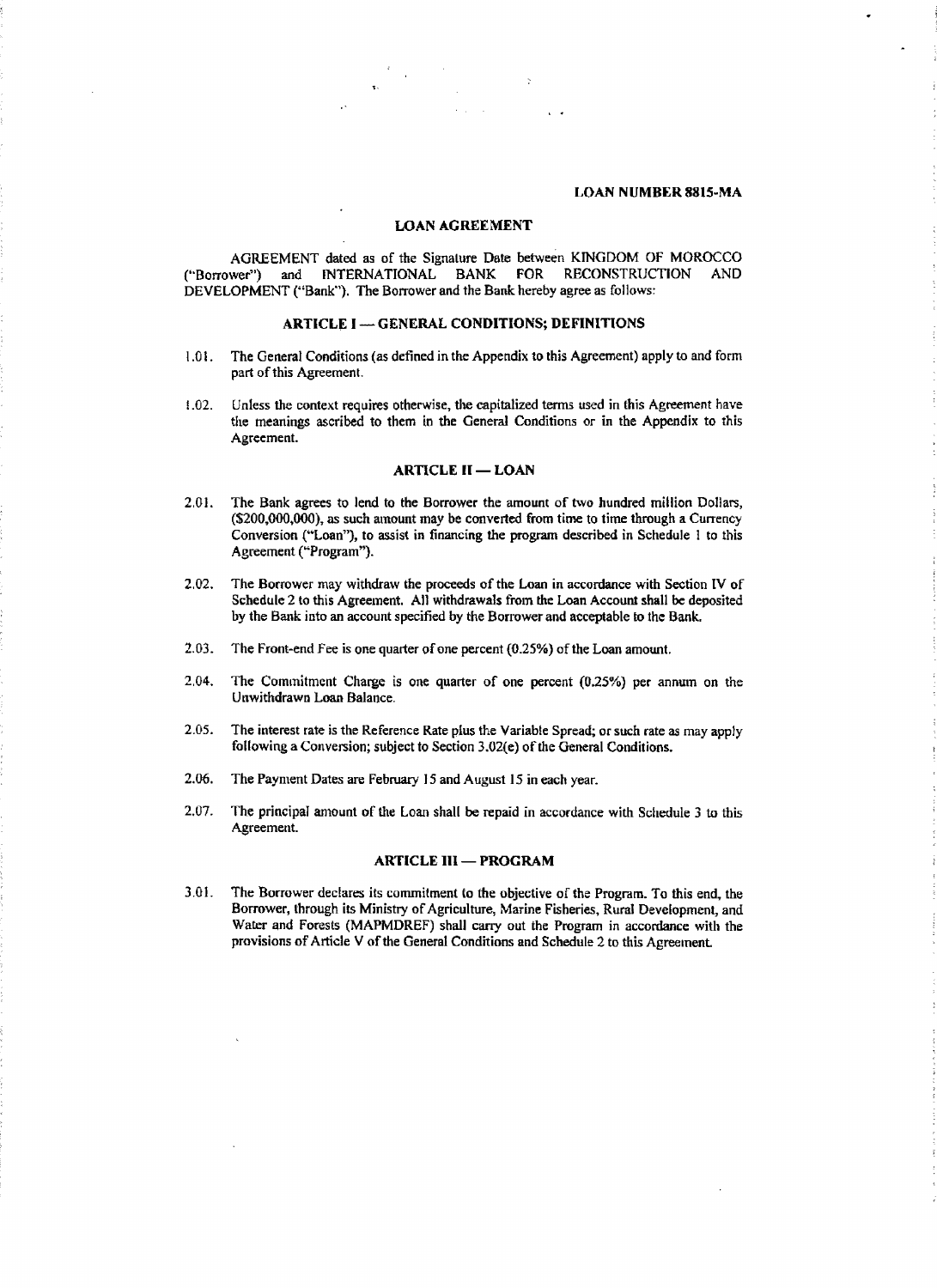# **ARTICLE IV - EFFECTIVENESS; TERMINATION**

4.01. The Effectiveness Deadline is the date **one hundred twenty (120) days after** the Signature Date.

#### ARTICLE V **-** REPRESENTATIVE; **ADDRESSES**

- **5.01.** The Borrower's Representative is its Minister of Economy and Finance.
- 5.02. For purposes of Section **10.01** of the General Conditions:
	- (a) the Borrower's address is:

 $\ddot{\phantom{0}}$ 

Ministere **de** l'Economic et des Finances Avenue Mohammed V Rabat Kingdom of Morocco; and

**(b)** the Borrower's Electronic Address is:

Cable: Facsimile:

MINFIN **212-537-76-40-81**

- **5.03.** For purposes of Section 10.01 of the General Conditions:
	- (a) the Bank's address is:

International Bank for Reconstruction and Development **1818** H Street, N.W. Washington. **D.C.** 20433 United States of America; and

**(b)** the Bank's Electronic Address is;

Telex: Facsimile:

248423(MCI) or **1-202-477-6391** 64145(MCI)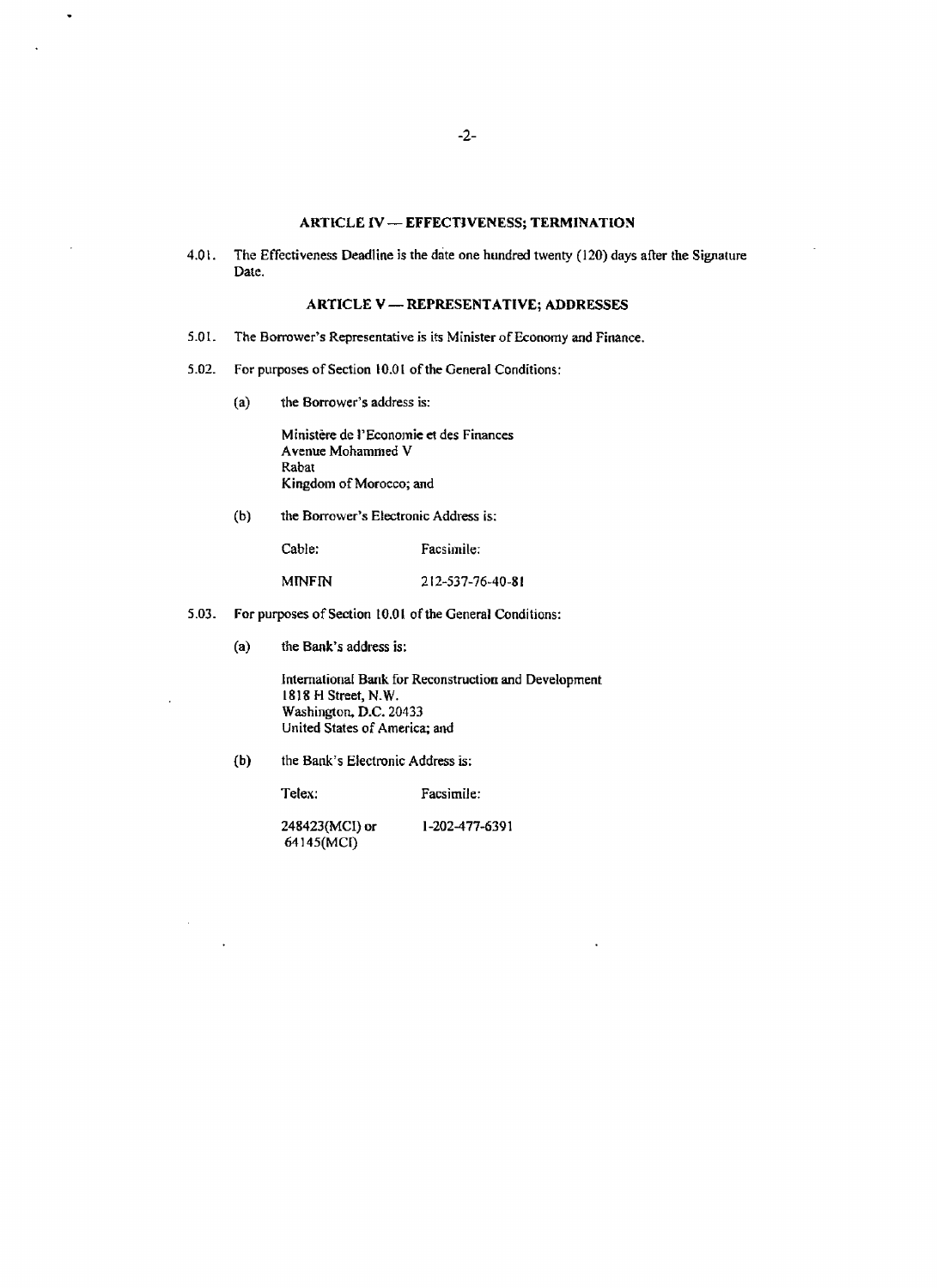AGREED as of the Signature Date.

**KINGDOM** OF MOROCCO By Authorized Representative

Name: Mohanned Boussais

Title: Ministre de l'Economic et des Timenus

Date: December 21st, 2017

**INTERNATIONAL** BANK FOR **RECONSTRUCTION AND DEVELOPMENT**

By

Authorized Representative Name: *Marie Trançois MARIE-NELLY* Title: <u>Urectrice</u> des Date: *<u>ecember 21,</u>*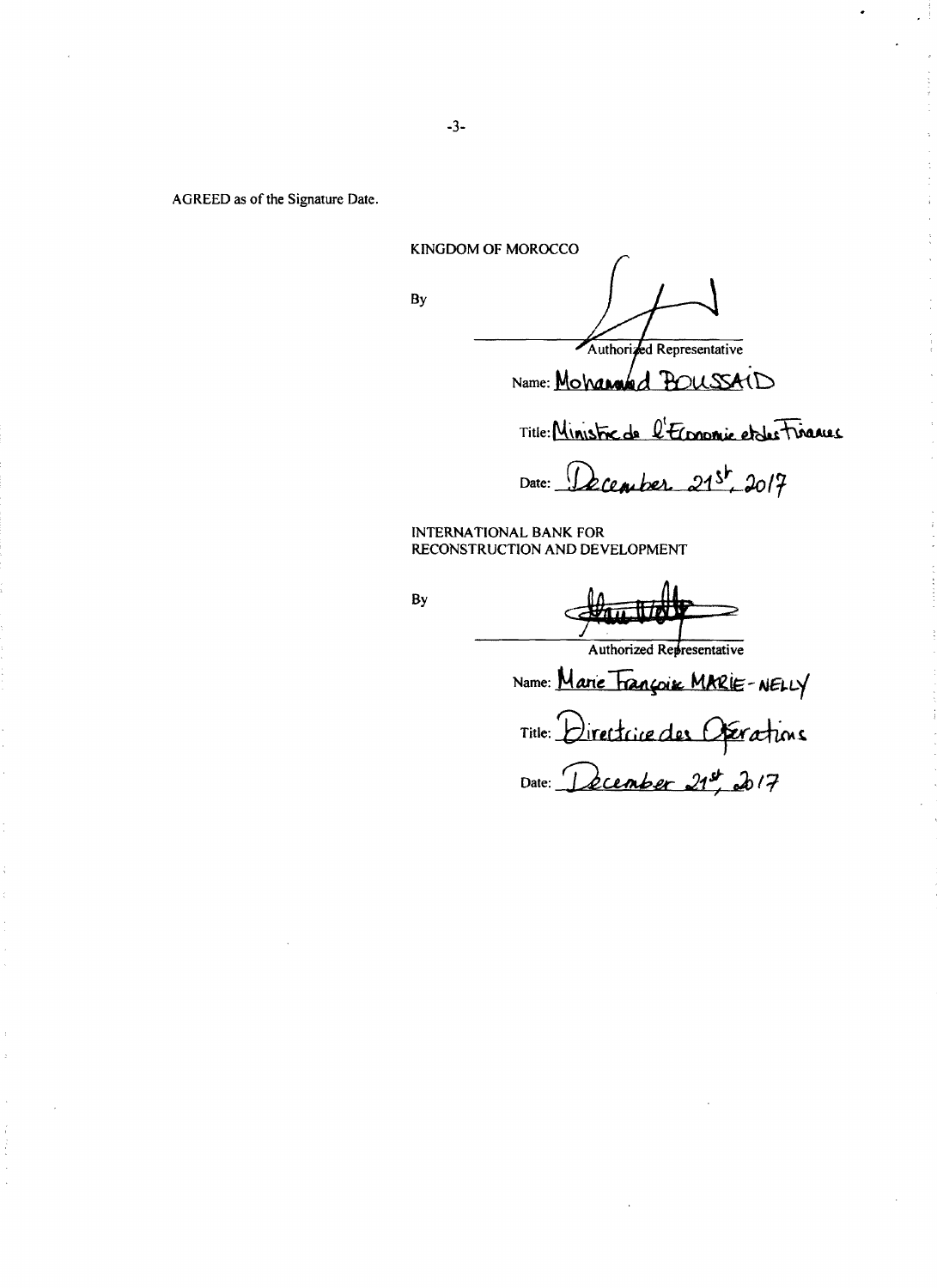#### **SCHEDULE** I

#### Program Description

The objective of the Program is to increase the volume of added-value products commercialized in Selected Agri-food Value Chains in the Program Area.

The Program consists of the following activities:

#### Part **I**. Increasing Market Efficiency and Integration

Provision of support for the following activities:

- (a) strengthening the Borrower's *Interprofessions* through the preparation and implementation of their respective business plans, including the preparation and execution of pertinent intra-branch agreements (Accords *Interprofessionnels);*
- **(b)** supporting the integration of small and medium producers in Selected Agri-food Value Chains and markets through the following activities, including: (i) the revision of the Borrower's Law No. 04-12 on Agricultural Aggregation dated July **17,** 2012 to allow for direct sales of fruit and vegetables from aggregation investments to supermarkets and other modern commercialization platforms; (ii) incentives for investments in value-addition and aggregation in the Selected Agri-food Value Chains under the FDA's universal support system; and (iii) the piloting of a new support mechanism to support small and medium producers interested in entering into commercial partnerships with buyers, in Selected-Agrifood Value Chains;
- (c) modernizing the management of wholesale markets, through, *inter alia,* the construction and operationalization of a new wholesale market; and
- **(d)** improving access to information through, *inter alia:* (i) the modernization of the existing Asaar market information platform; (ii) the strengthening of the Borrower's relevant market price analysis unit(s), and (iii) the development of new **ICT** tools to increase producers and enterprises' access to information.

#### Part 2. Improved Added-value of Agri-food Products

Provision of support for the following activities:

(a) Improving food safety through, *inter alia:* (i) the carrying out of a census of agrifood enterprises and the provision of advisory services to private operators regarding compliance with food safety requirements and ONSSA's approval/authorization criteria and processes; (ii) the strengthening of the capacity of **ONSSA** to carry out its mandate through the carrying out of the activities described in the POM; (iii) the carrying out of awareness campaigns to inform consumers about food safety; (iv) the establishment of an input register for citrus in the Souss region; and (v) the implementation of the Borrower's Mediterranean fruit **fly** control program through, *inter alia,* the creation of a new facility for the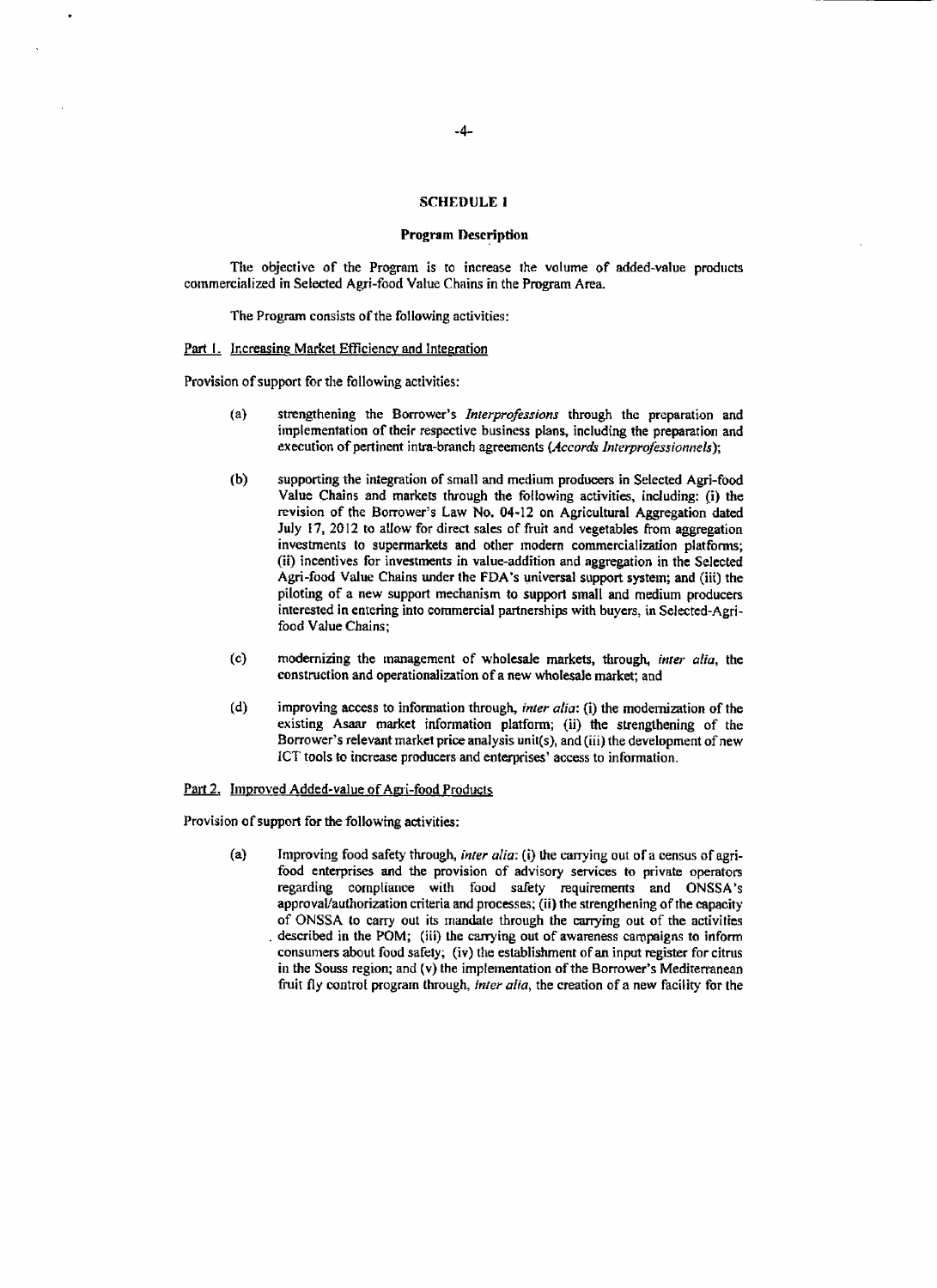production of sterile ceratile males and the expansion of the areas covered **by** releases of sterile males;

- **(b)** promoting quality standards and certification systems through: (i) the provision of technical support to, inter alia: **(A)** certify new products under Distinctive Signs of Origin and Quality **("SDOQ")** schemes; (B) assist producers to adopt good practices required to obtain organic certification; and **(C)** strengthen the capacity of producers of organic and SDOQ-certified products to implement good hygiene practices and value adding techniques; (ii) the establishment of **FDA** financial support to producers for the certification cost of organic and **SDOQ** products; and (iii) the carrying out of awareness campaigns to raise the knowledge among producers and consumers of quality standards and organic and **SDOQ** products certification systems **,** including olive oil;
- **(c)** strengthening business development and technical support services for the agrifood sector, through, inter *alia,* the carrying out of the design, establishment and operation of agri-food innovation centers, including the provision of technical and business development advisory services and training;
- **(d)** financing innovation through the establishment and financing of a competitive innovation grant mechanism in support of innovation **by** producers and enterprises in the agri-food sector; and
- **(e)** strengthening the capacity **of** the Borrower's relevant entities for the implementation, monitoring and evaluation of the Program, including **by** enhancing the Borrower's existing monitoring and evaluation system(s).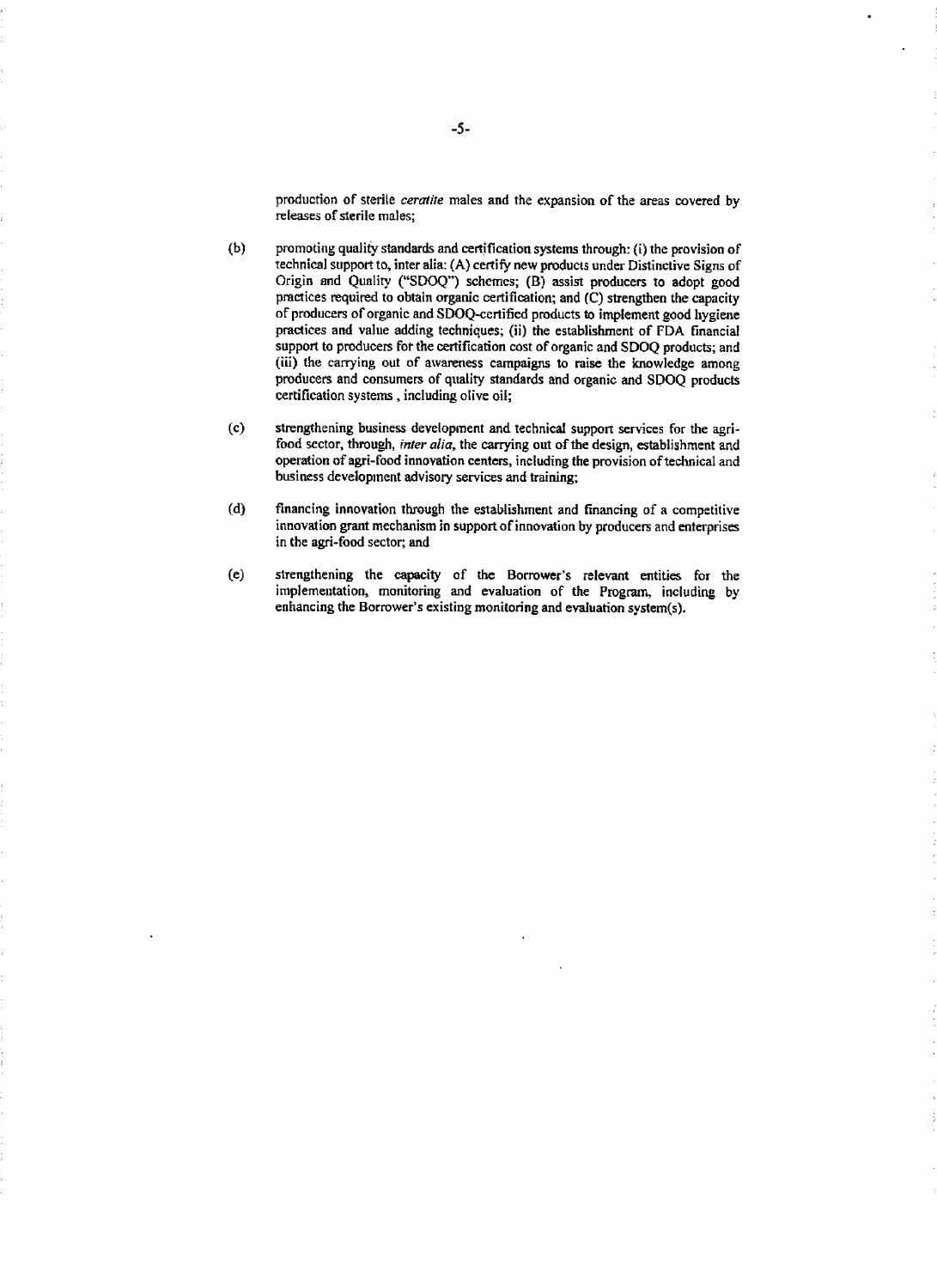#### **SCHEDULE** 2

#### Program **Execution**

#### Section **1.** Implementation Arrangements

#### **A.** Program Institutions

- **1.** The Borrower shall be responsible for the overall implementation, monitoring and evaluation of the Program. To this end, the Borrower, through MAPMDREF, shall:
	- (a) maintain, throughout Program implementation, a Steering Committee, composed of representatives of the entities and institutions participating in the implementation, monitoring and evaluation of the Program, responsible for strategic oversight and guidance under the Program, all under terms and conditions acceptable to the Bank and described in the POM; and
	- **(b)** maintain, through Program implementation, a Program Management Unit **("PMU"),** responsible for the monitoring of day-to-day implementation of the Program, including the preparation of the Program's annual progress reports, preparation of pertinent financial statements, and staffed with adequate professional, fiduciary, administrative and technical personnel (including a social and environmental specialist), with qualifications, experience and terms of employment acceptable to the Bank, all as described in the POM.

#### **B.** Other Program Implementation Arrangements

- 1 **.** Prior to the carrying out of any activity under Part **I** (c) of the Program (including any related DLRs), the Borrower shall, together with the relevant Borrower's national and subnational authorities, including *Rabat Région Aménagement*, enter into a *Convention de Partenariat* under terms and conditions set forth in the POM, including the Borrower's obligation to ensure that *Rabat Rigion Amenagement: (a)* assists the Borrower in the implementation **of** the activities under Part 1(c) of the Program which fall within its administrative jurisdiction, including the construction works and oversight of the wholesale market *;* and **(b)** complies with the pertinent provisions of the POM (including the pertinent actions under the Program Action Plan and the Anti-corruption Guidelines).
- 2. The Borrower shall exercise its rights and carry out its obligations under the *Convention de Partenariat* in such manner as to protect the interests of the Borrower and the Bank and to accomplish the purposes of the Loan.
- *3.* In case of any conflict between the provisions of the *Convenrion de Parrenarial* or those of this Agreement, the provisions of this Agreement shall prevail.

## Program Operational Manual

4. The Borrower shall carry out the Program in accordance with the Program Operational Manual **("POM"). Except** as the Bank shall otherwise agree, the Borrower shall not amend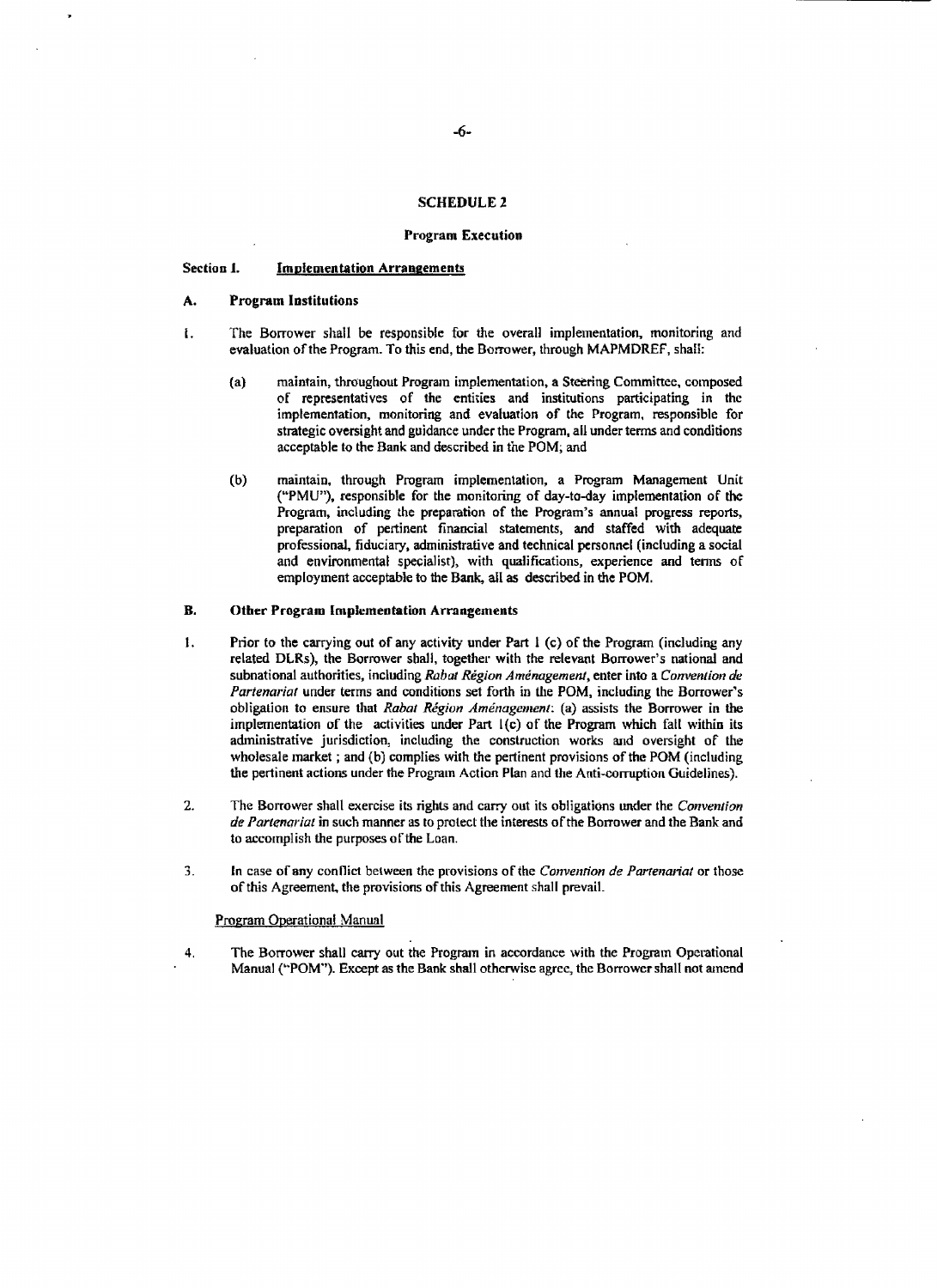or waive any provision of the POM. In case of any conflict between the terms of the POM and those of this Agreement, the terms of this Agreement shall prevail.

#### Program Action Plan

**5.** The Borrower shall carry out the Program Action Plan, or cause the Program Action Plan to be carried out, in accordance with the schedule set out in said Program Action Plan and in a manner acceptable to the Bank.

#### Section **II.** Excluded Activities

The Borrower shall ensure that the Program excludes any activities which:

- **A-** in the opinion of the Bank, are likely to have significant adverse impacts that are sensitive, diverse, or unprecedented on the environment and/or affected people; or
- B. involve the procurement of: **(1)** works, estimated to cost **\$75,000,000** equivalent or more per contract; (2) goods, estimated to cost **\$50,000,000** equivalent or more per contract; **(3)** non-consulting services, estimated to cost **\$50,000,000** equivalent or more per contract; or **(4)** consultants' services, estimated to cost \$20,000,000 equivalent or more per contract.

## Section **111. Program Monitoring, Reporting** and Evaluation

A. The Borrower shall furnish to the Bank each Program Report not later than ninety **(90)** days after the end of each calendar year, covering the previous calendar year.

Verification Protocol

- B. The Borrower shall carry out verification missions at least annually, in accordance with terms of reference set forth in the POM, through the **IGA** for the verification of achievement **of** DLR#1 through DLR#8 which are set forth in the table in Section IV-A.2 of this Schedule, and furnish to the Bank not later than sixty **(60)** calendar days after the verification of compliance of said DLRs, a report on the results of said verification of compliance process of such scope and in such detail as the Bank shall reasonably request.
- **C.** Such annual verifications will be based on a review **of** the documentation available at the MAPMDREF and during on-site verification missions.

# **Section IV. Withdrawal of Loan Proceeds**

- **A. General**
- 1. Without limitation upon the provisions of Article **II** of the General Conditions and in accordance with the Disbursement and Financial Information Letter, the Borrower may withdraw the proceeds of the Loan to: (a) pay the Front-end Fee; **(b)** pay each Interest Rate Cap or Interest Rate Collar premium; and (c) finance the results ("Disbursement Linked Results" or "DLRs") achieved **by** the Borrower, as measured against specific indicators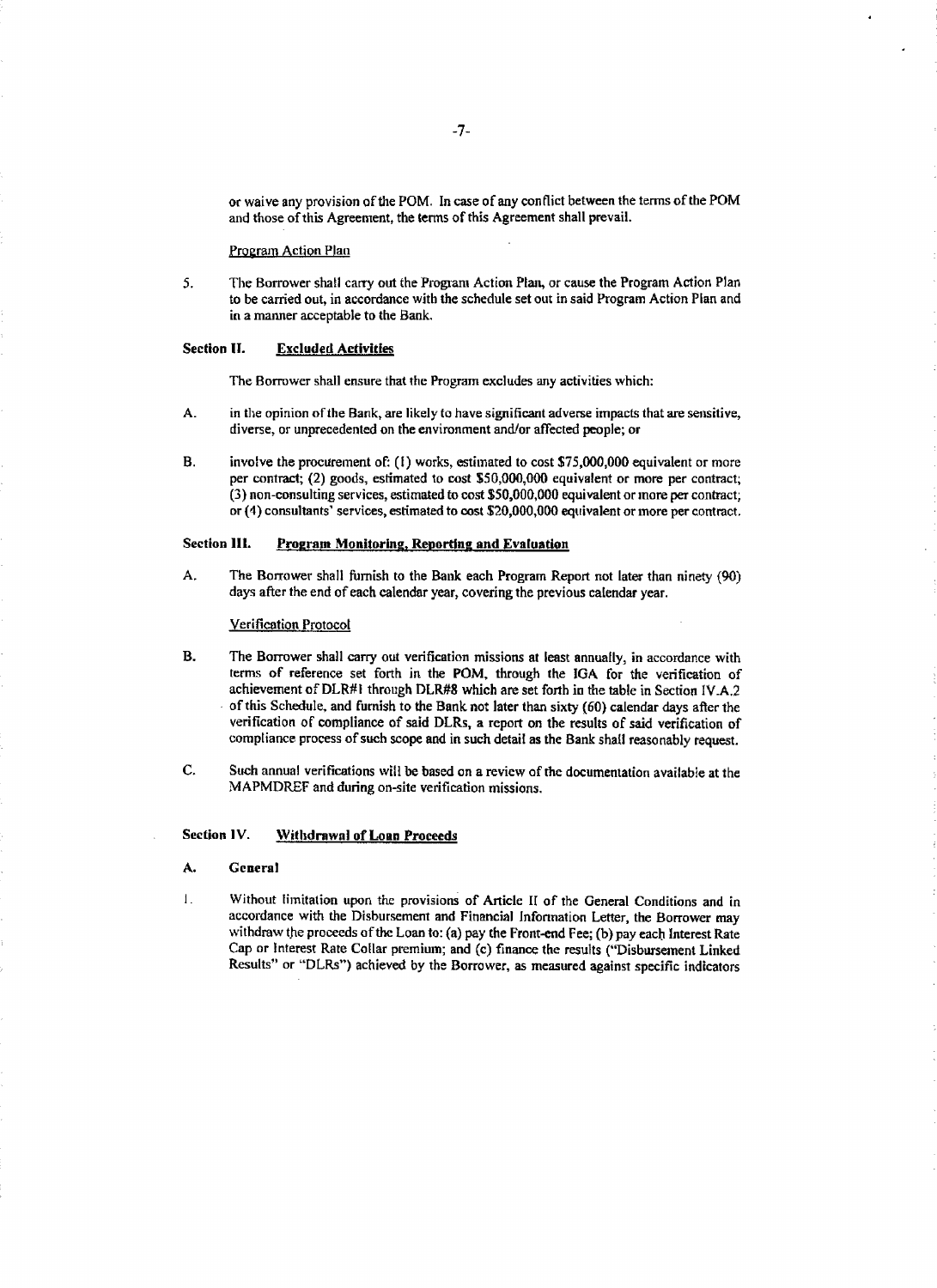("Disbursement Linked Indicators" or "DLIs"); all as set forth in the table in paragraph 2 of this Part *A.*

 $\overline{\phantom{a}}$ 

2. The following table specifies each category of withdrawal of the proceeds of the Loan (including the Disbursement Linked Indicators as applicable) ("Category"), the Disbursement Linked Results for each Category (as applicable), and the allocation **of** the amounts of the Loan to each Category

| Category                                                    | Disbursement Linked        | Amount of the Loan                           |
|-------------------------------------------------------------|----------------------------|----------------------------------------------|
| (including Disbursement                                     | Result (as applicable)     | <b>Allocated</b>                             |
| <b>Linked Indicator as</b>                                  |                            | (expressed in USD)                           |
| applicable)                                                 |                            |                                              |
| DLI<br>#1:<br>Number<br>of <sub>1</sub><br>$\left(1\right)$ | $DLR#1$ :<br>Number<br>of  | 10,000,000                                   |
| Interprofessions with business                              | Interprofessions<br>with:  |                                              |
| plans approved and intra-branch                             | (a) their business plans   | Formula:<br>for<br>each<br>Interprofession's |
| agreements<br>(Accords                                      | approved<br>by<br>their    | business plan duly approved and related      |
| Interprofessionnels) adopted to                             | respective board; and      | Accords Interprofessionnels duly adopted,    |
| ensure sustainability                                       | (b)<br>Accords             | USD 5,000,000 may be made available for      |
|                                                             | <b>Interprofessionnels</b> | withdrawal by the Borrower, up to            |
|                                                             | adopted by all members     | USD 10,000,000.                              |
|                                                             | integrating<br>an          |                                              |
|                                                             | Interprofession<br>under   |                                              |
|                                                             | terms and conditions       |                                              |
|                                                             | acceptable to the Bank,    |                                              |
|                                                             | from a baseline of 0.      |                                              |
| (2) DLI #2: Amended Law No. 4-                              | DLR#2.1: Adoption by       | DLR#2.1: 2,000,000                           |
| 12 on Agricultural Aggregation                              | the Borrower's Council     |                                              |
| 2012<br>is.<br>under<br>dated                               | of Government (Conseil     |                                              |
| implementation                                              | du Gouvernement) of the    |                                              |
|                                                             | draft amendment to Law     |                                              |
|                                                             | No. 4-12 on Agricultural   |                                              |
|                                                             | Aggregation dated 2012,    |                                              |
|                                                             | under<br>terms<br>and      |                                              |
|                                                             | conditions described in    |                                              |
|                                                             | the POM                    |                                              |
|                                                             |                            |                                              |
|                                                             | DLR#2.2: Amendment         | DLR#2.2: 5,000,000                           |
|                                                             | to Law No. $4-12$ on       |                                              |
|                                                             | Agricultural               |                                              |
|                                                             | Aggregation dated 2012,    |                                              |
|                                                             | under<br>terms<br>and      |                                              |
|                                                             | conditions described in    |                                              |
|                                                             | the POM has<br>been        |                                              |
|                                                             | published in the Bulletin  |                                              |
|                                                             | <b>Officiel</b>            |                                              |
|                                                             |                            |                                              |
|                                                             | DLR#2.3:                   | DLR#2.3: 3,000,000                           |
|                                                             | Borrower's decree and      |                                              |
|                                                             | pertinent<br>arrêté        |                                              |

 $\bullet$ 

l,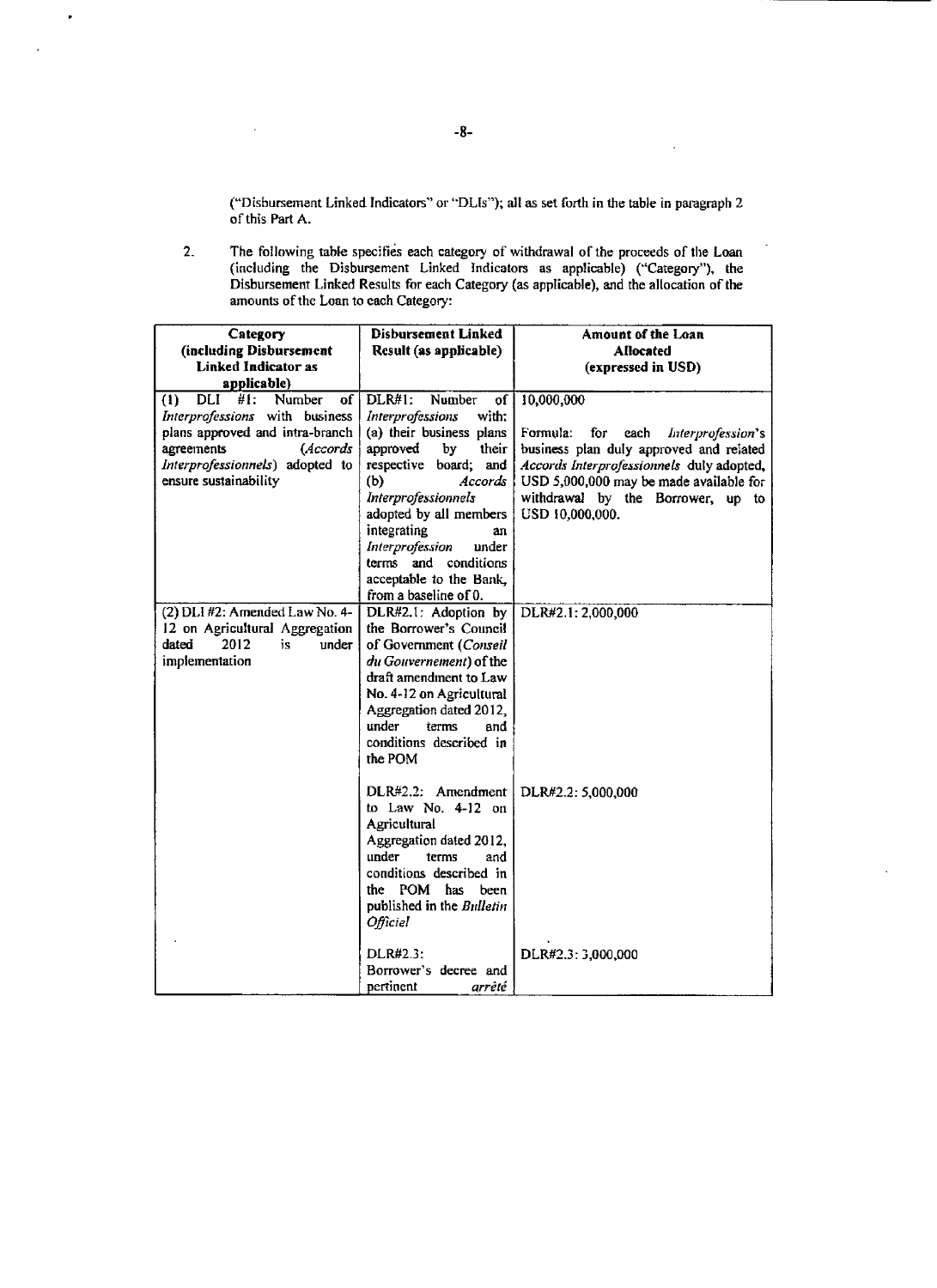|                                                                                                                                                                            | implementing Law No.<br>4-12 on Agricultural<br>Aggregation dated 2012,<br>as amended pursuant to<br>DLR#2.2, have been<br>published in the Bulletin<br><b>Officiel</b>                                                        |                                                                                                                                                                                                                                                                                                                                                                                                         |
|----------------------------------------------------------------------------------------------------------------------------------------------------------------------------|--------------------------------------------------------------------------------------------------------------------------------------------------------------------------------------------------------------------------------|---------------------------------------------------------------------------------------------------------------------------------------------------------------------------------------------------------------------------------------------------------------------------------------------------------------------------------------------------------------------------------------------------------|
| DLI#3:<br>(3)<br>Number<br>of<br>new/upgraded<br>units<br>for<br>conditioning, cold storage and/or<br>processing in Selected Agri-food<br>Value Chains are under operation | Number<br>DLR#3:<br>of<br>new/upgraded units for<br>conditioning.<br>cold<br>storage<br>and/or<br>processing in Selected<br>Agri-food Value Chains<br>that have received FDA<br>incentives to operate,<br>from a baseline of 0 | DLR#3: 70,000,000<br>Formula: for each new/upgraded unit for<br>conditioning,<br>cold<br>storage<br>and/or<br>processing in Selected Agri-food Value<br>Chains receiving FDA incentives<br>to<br>operate, USD 1,000,000 may be made<br>available for withdrawal by the Borrower,<br>up to USD 70,000,000, with a minimum<br>threshold of five (5) new/upgraded units<br>having received FDA incentives. |
| <b>DLI#4:</b><br>(4)<br>At<br>least<br>one<br>wholesale market is operating<br>the<br>and<br>applying<br>new<br>management model as defined in<br>the POM                  | DLR#4.1: The Société<br>de<br>Développement<br>Locale/Régionale<br>(SDL/SDR) responsible<br>of the management of<br>the wholesale market<br>has<br>been<br>duly<br>established<br>and<br>registered                            | DLR#4.1: 10,000,000                                                                                                                                                                                                                                                                                                                                                                                     |
|                                                                                                                                                                            | DLR#4.2: Following the<br>establishment<br>and<br>registration<br>٥f<br>the<br>SDL/SDR referred to in<br>DLR#4.1, the wholesale<br>market<br>has<br>been<br>constructed and is fully<br>equipped, as described<br>in the POM.  | DLR#4.2: 12,500,000                                                                                                                                                                                                                                                                                                                                                                                     |
|                                                                                                                                                                            | DLR#4.3: Following the<br>construction and full<br>equipment of the whole<br>sale market referred to in<br>DLR#4.2.<br>the<br>new<br>wholesale<br>market<br>is<br>fully<br>operational                                         | DLR#4.3: 12,000,000                                                                                                                                                                                                                                                                                                                                                                                     |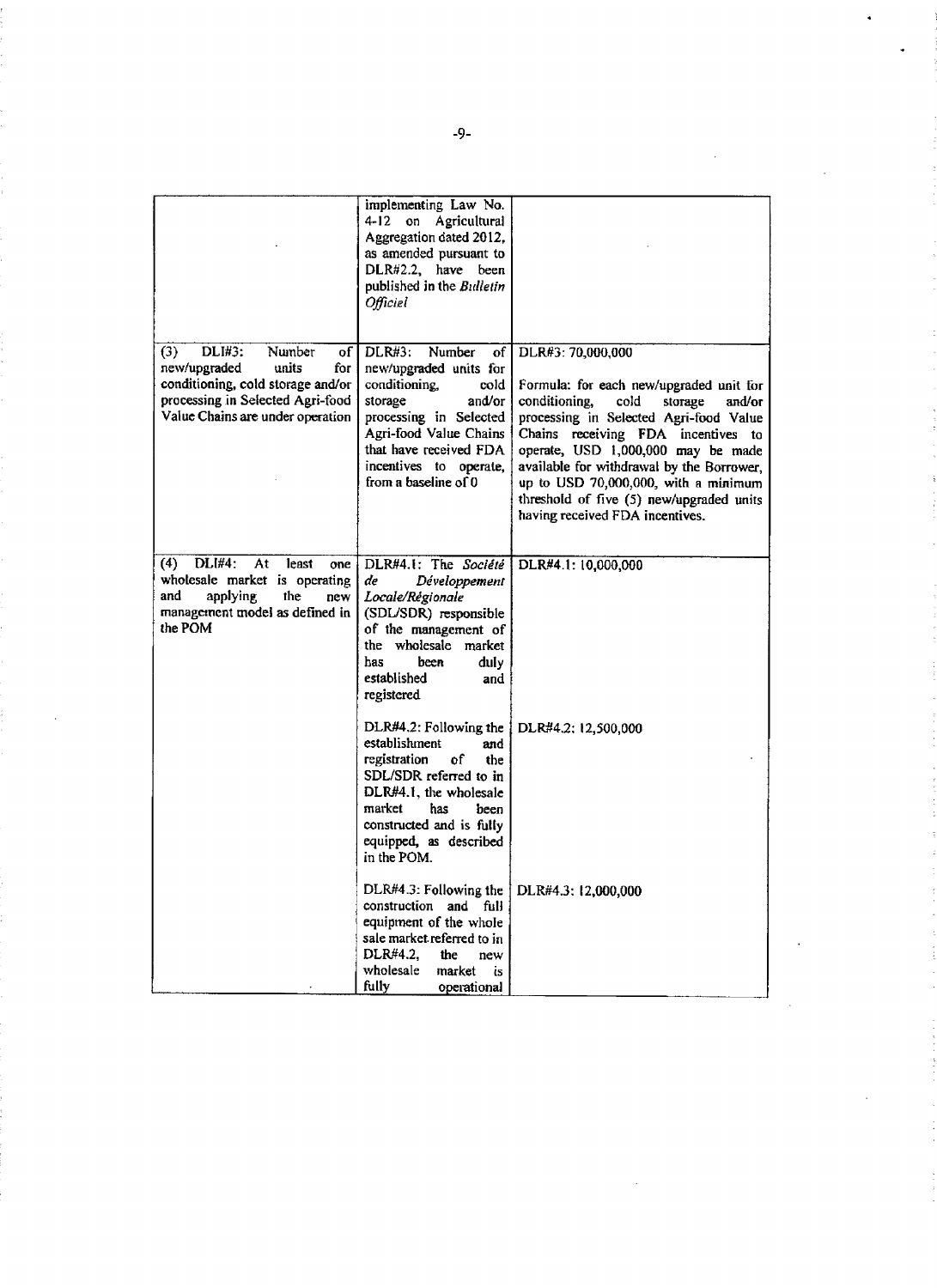|                                                                                                                      | pursuant to the terms and<br>conditions established in                                                                                                                                                                                                                                            |                                                                                                                                                                                                                                                                                                                                                                                                                                                                                         |
|----------------------------------------------------------------------------------------------------------------------|---------------------------------------------------------------------------------------------------------------------------------------------------------------------------------------------------------------------------------------------------------------------------------------------------|-----------------------------------------------------------------------------------------------------------------------------------------------------------------------------------------------------------------------------------------------------------------------------------------------------------------------------------------------------------------------------------------------------------------------------------------------------------------------------------------|
| (5) DLI#5: Number of Small<br>and/or Medium Size Agri-food<br>authorized<br><b>Enterprises</b><br>by<br><b>ONSSA</b> | the POM.<br>DLR#5<br>Number<br>of<br>Small and/or Medium<br>Size<br>Agri-food<br>Enterprises authorized<br><b>ONSSA</b><br>bу<br>and<br>integrated<br>into<br><b>ONSSA's</b><br>official<br>registry, from a baseline<br>of 5,000 Small and/or<br>Medium Size Agri-food<br>Enterprises in CY 2016 | DLR#5: 30,000,000<br>Formula: for each additional Small and/or<br>Medium<br><b>Size</b><br>Agri-food<br>Enterprise<br>authorized by ONSSA and integrated into<br>ONSSA's official registry during a CY,<br>starting CY 2017, USD 30,000 may be<br>made available for withdrawal by the<br>Borrower, up to USD 30,000,000, with a<br>minimum threshold of:<br>(a) one hundred (100) Small and/or<br>Medium Size Agri-food Enterprises for the<br>first Borrower's withdrawal application |
| (6) DLI#6: The Borrower's                                                                                            | DLR#6.1:<br>The                                                                                                                                                                                                                                                                                   | request; and<br>(b) additional fifty (50) Small and/or<br>Medium Size Agri-food Enterprises for<br>each subsequent Borrower's withdrawal<br>application request.<br>DLR#6.1: 5,000,000                                                                                                                                                                                                                                                                                                  |
| center for the production of<br>sterile ceratitis male providing<br>farm treatment services to citrus<br>producers   | agreement between the<br>Borrower and IAEA has<br>been duly signed for the<br>provision of equipment<br>and relevant training for<br>the Borrower's center<br>for the production of<br>sterile ceratitis male.<br>under<br>terins<br>and<br>conditions set forth in<br>the POM                    |                                                                                                                                                                                                                                                                                                                                                                                                                                                                                         |
|                                                                                                                      | DLR#6.2:<br>The<br>Borrower's center for<br>the production of sterile<br>ceratitis male has been<br>constructed/rehabilitated<br>and fully equipped, and<br>launched<br>has<br>its<br>activities, as described in<br>the POM.                                                                     | DLR#6.2: 10,000,000                                                                                                                                                                                                                                                                                                                                                                                                                                                                     |

 $\hat{\mathcal{L}}$ 

 $\bullet$ 

 $\ddot{\phantom{a}}$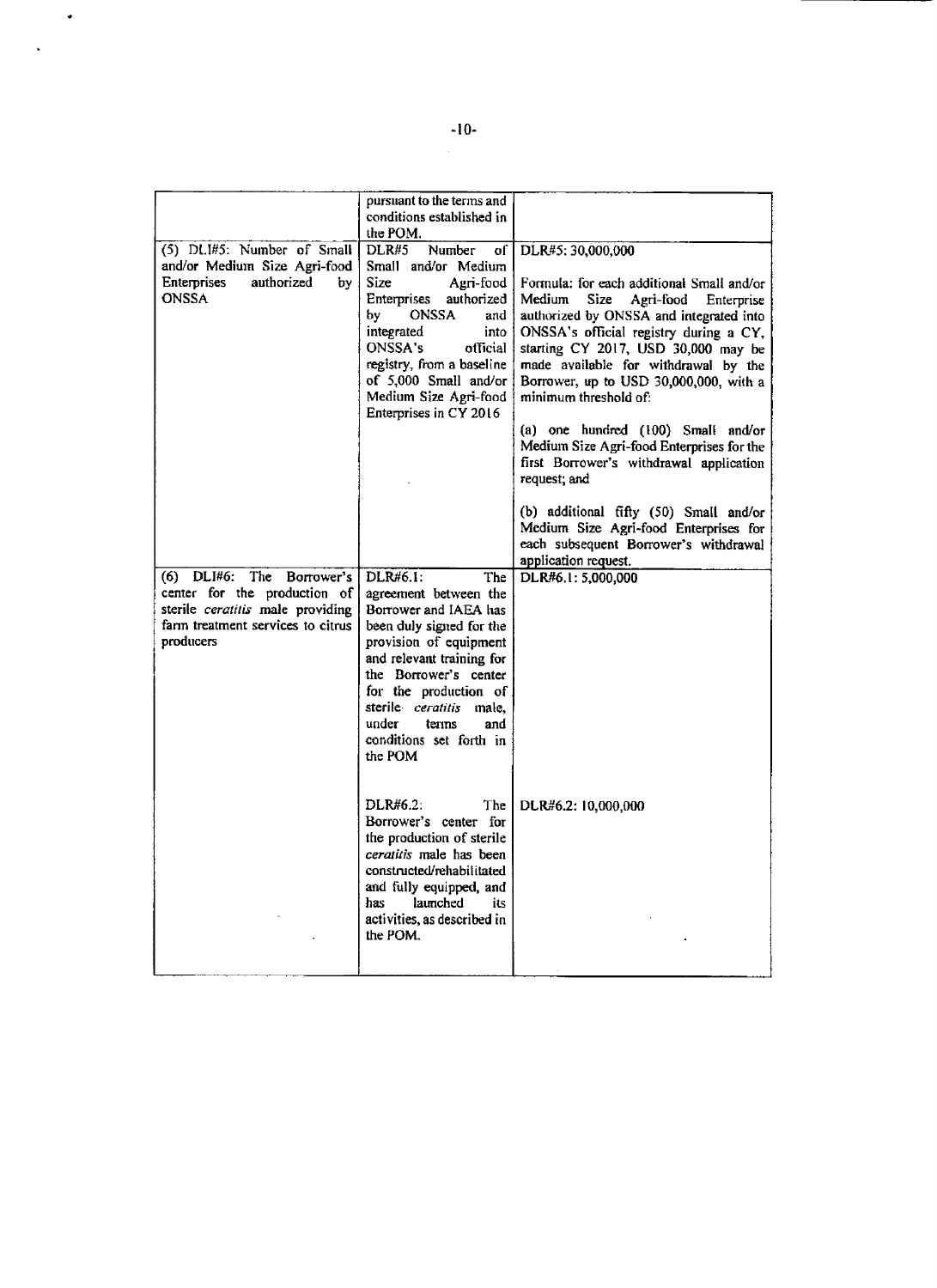| (7) DLI#7: Number of small         | DLR#7.1: Two (2) CIAs                               | DLR#7.1: 5,000,000                                |
|------------------------------------|-----------------------------------------------------|---------------------------------------------------|
| and/or medium size producers       | have<br>been                                        |                                                   |
| and/or enterprises assisted by the | constructed/rehabilitated                           | Formula: for each CIA that has been               |
| <b>CIAs</b>                        | and fully equipped, and                             | constructed/rehabilitated<br>and<br>fully         |
|                                    | operational,<br>are<br>as                           | equipped,<br>and is<br>operational,<br><b>USD</b> |
|                                    | described in the POM.                               | 2,500,000 may be made available for               |
|                                    |                                                     | withdrawal by the Borrower, up to                 |
|                                    |                                                     | USD 5,000,000.                                    |
|                                    |                                                     |                                                   |
|                                    |                                                     |                                                   |
|                                    | $DLR#7.2$ : Number of                               | DLR#7.2: 15,000,000                               |
|                                    | small and/or medium                                 |                                                   |
|                                    | size producers and/or                               | Formula: For each additional small and/or         |
|                                    | enterprises (as defined in                          | medium size producer and/or enterprise (as        |
|                                    | the POM) with value-                                | defined in the POM) with value-addition           |
|                                    | addition projects having                            | projects having benefited from at least one       |
|                                    | benefited from at least                             | of the services offered by the CIA(s), USD        |
|                                    | one of the following                                | 300,000 may be made available for                 |
|                                    | services offered by the                             | withdrawal by the Borrower, up to USD             |
|                                    | technical<br>$CIA(s)$ :                             | 15,000,000, with a minimum threshold of           |
|                                    | support,<br>management                              | ten (10) small and/or medium size                 |
|                                    | support, knowledge and                              | producers and/or enterprises with value-          |
|                                    | market access support,                              | addition projects having benefited from at        |
|                                    | training,<br>incubation                             | least one of these services                       |
|                                    | support and networking,<br>as described in the POM, |                                                   |
|                                    | from a baseline of 0.                               |                                                   |
|                                    |                                                     |                                                   |
| (8) DLI#8: Establishment of an     | <b>DLR#8.1:</b><br>The                              | DLR#8.1: 3,000,000                                |
| integrated financial management    | integrated financial and                            |                                                   |
| system to improve Program          | management system in                                |                                                   |
| management                         | MAPMDREF has been                                   |                                                   |
|                                    | designed, under terms                               |                                                   |
|                                    | and conditions described                            |                                                   |
|                                    | in the POM.                                         |                                                   |
|                                    |                                                     |                                                   |
|                                    | DLR#8.2: the integrated                             | DLR#8.2: 7,000,000                                |
|                                    | financial<br>and                                    |                                                   |
|                                    | management system in                                |                                                   |
|                                    | MAPMDREF is fully<br>operational.                   |                                                   |
| (9) Front-end Fee to be paid       | Not applicable                                      | 500,000                                           |
| pursuant to Section 2.03 of this   |                                                     |                                                   |
| Agreement in accordance with       |                                                     |                                                   |
| Section 2.05 (b) of the General    |                                                     |                                                   |
| Conditions                         |                                                     |                                                   |
| (10) Interest Rate Cap or Interest | Not applicable                                      | $\theta$                                          |
| Rate Collar premium to be paid     |                                                     |                                                   |

-11-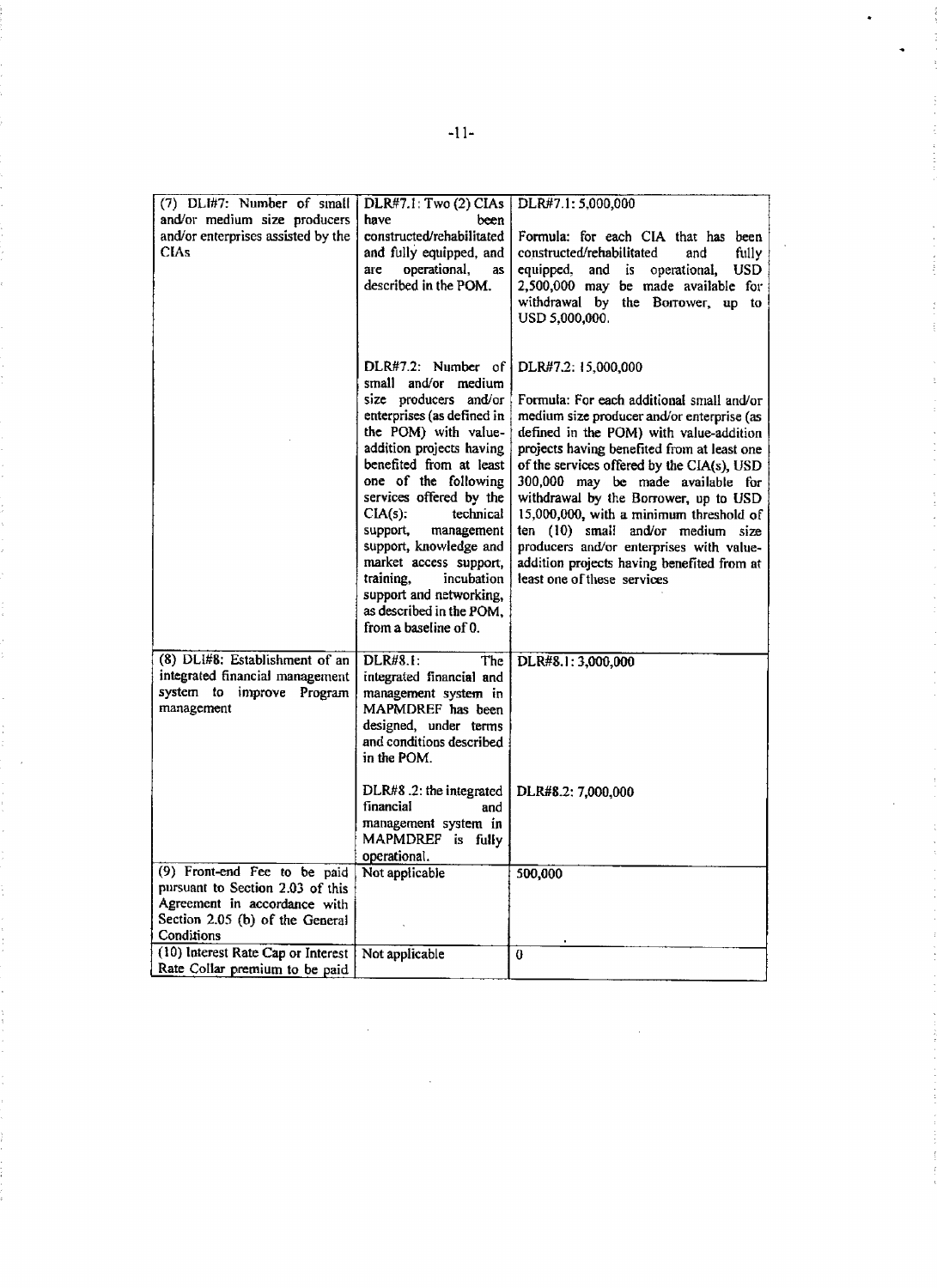| pursuant to Section 4.05 (c) of the $\parallel$ |             |
|-------------------------------------------------|-------------|
| <b>General Conditions</b>                       |             |
| l TOTAL AMOUNT                                  | 200.000.000 |

#### B. Withdrawal Conditions; Withdrawal Period

- **I.** Notwithstanding the provisions of Part **A** of this Section, no withdrawal shall be made:
	- (a) for purposes of Section **2.03** of the General Conditions, for DLRs achieved prior to the Signature Date, except that withdrawals up to an aggregate amount not to exceed **\$50,000,000** may be made for such DLRs achieved prior to this date but on or after November 22, **2016;**
	- **(b)** for any DLR under Category **(1),** (2), **(3), (5), (6), (7)** or **(8),** until and unless the Borrower has furnished evidence satisfactory to the Bank that said DLR has been achieved; and
	- **(c)** for any DLR under Category (4), until and unless: (i) the Borrower has furnished evidence satisfactory to the Bank that said DLR has been achieved; and (ii) the Convention *de* Parrenariat has been duly signed **by** all parties under terms and conditions described in the POM.
- 2. Notwithstanding the provisions of Part **B.1(b)** of this Section, the Borrower may withdraw an amount not to exceed **\$ 50,000,000** as an advance; provided, however, that **if** the DLRs in the opinion of the Bank, are not achieved (or only partialy achieved) **by** the Closing Date, the Borrower shall refund such advance to the Bank promptly upon notice thereof **by** the Bank. Except as otherwise agreed with the Borrower, the Bank shall cancel the amount **so** refunded. Any further withdrawals requested as an advance under any Category shall be permitted only on such terms and conditions as the Bank shall specify **by** notice to the Borrower.
- **3.** Notwithstanding the provisions of Part **B.I(b)** of this Section, if any **of** the DLRs under Category **(1)** through **(8)** have not been achieved, the Bank may, at any time, **by** notice to the Borrower, decide, in its sole discretion, to: (a) reallocate all or a portion of the proceeds of the Loan then allocated to said DLR to any other DLR, or (b) cancel all or a portion of the proceeds of the Loan then allocated to said DLR.
- **D.** The Closing Date is September **30, 2023.**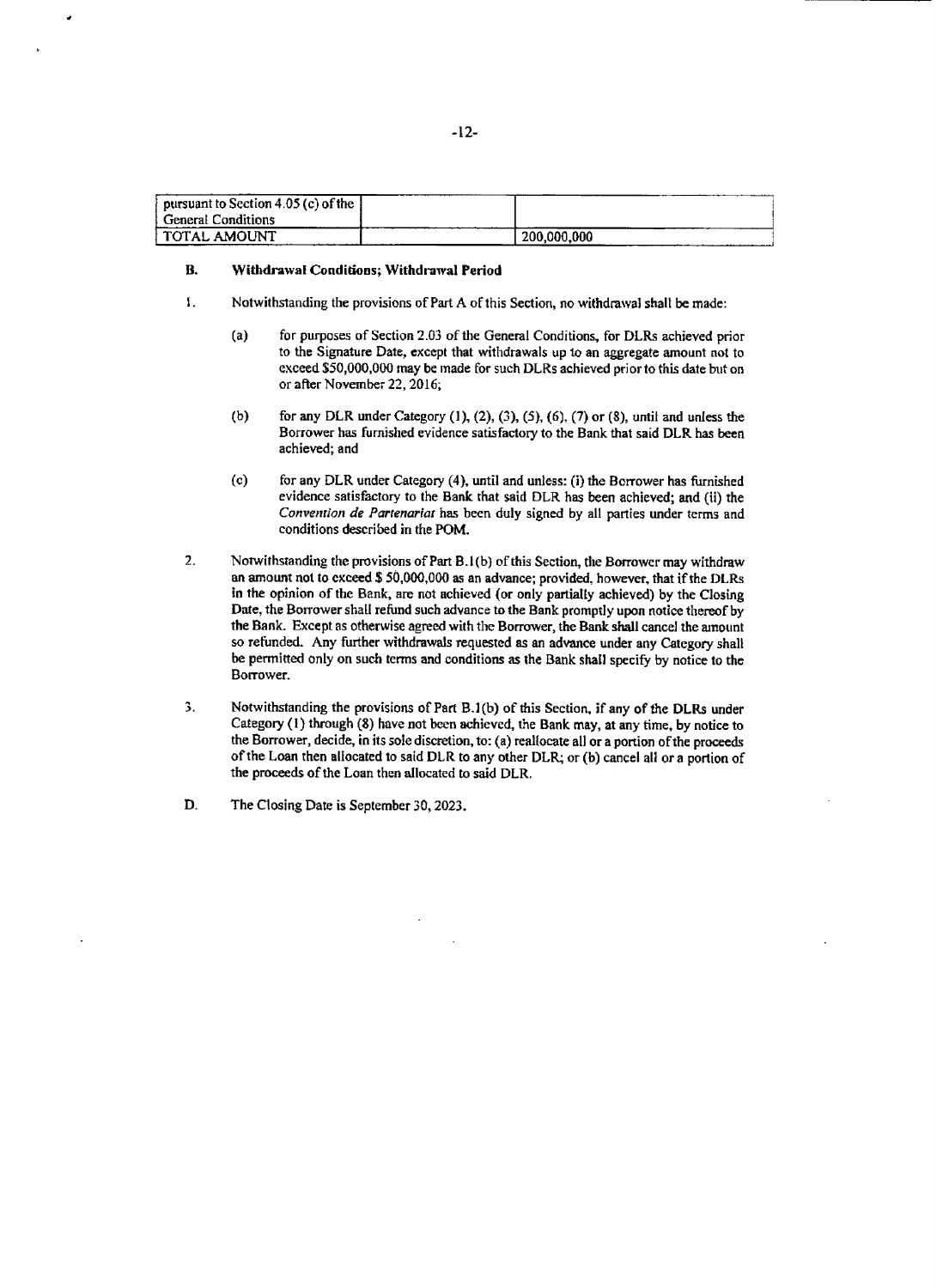# **SCHEDULE3**

The following table sets forth the Principal Payment Dates of the Loan and the percentage of the total principal amount of the Loan payable on each Principal Payment Date ("Installment Share").

# Level Principal Repayments

| <b>Principal Payment Date</b>     | Installment Share |
|-----------------------------------|-------------------|
| On each February 15 and August 15 |                   |
| Beginning February 15, 2023       | 2.51%             |
| through February 15, 2042         |                   |
| On August 15, 2042<br>.           | 2.11%             |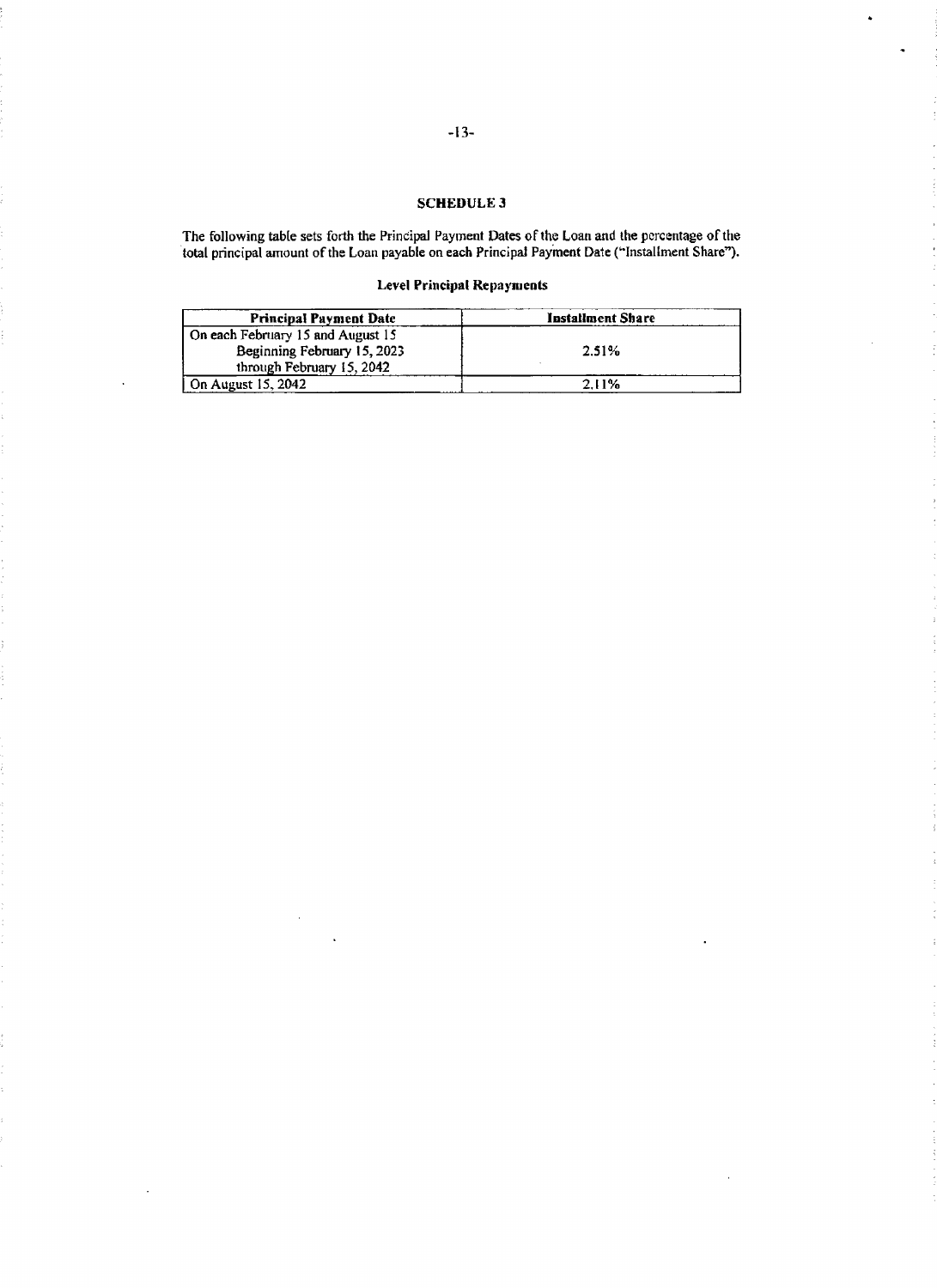#### **APPENDIX**

#### Section **I.** Definitions

- **1.** "Anti-corruption Guidelines" means, for purposes of paragraph **5** of the Appendix to the General Conditions, the Bank's "Guidelines on Preventing and Combating Fraud and Corruption in Program-for-Results Financing," dated February **1,** 2012, and revised July **10, 2015.**
- 2. "Bulletin *Of]iciel"* means the Borrower's Official Gazette.
- **3.** "Category" means a category set forth in the table in Section IV.A.2 of Schedule 2 to this Agreement.
- *4.* **"CIA"** means *a centre d'innovaton agro-alimentaire,* an agri-food innovation center-

5. "Convention **de** Partenariat" *means Convention* de *Partenariat* pour *la Criation* d'ne *Platforne po- la* Commercialization des. *Produits Agricoles et* Alimentaires, *the* agreement referred to in Section I-B.1 of Schedule 2 to this Agreement for the implementation of Part 1(c) of the Program.

- **6.** "CY" means a Borrower's calendar year.
- **7.** "Disbursement Linked Indicator" or "DLI" means in respect of a given Category, the indicator related to said Category as set forth in the table in Section IV.A.2 of Schedule 2 to this Agreement.
- **8.** "Disbursement Linked Result" or "DLR" means in respect of a given Category, the result under said Category as set forth in the table in Section IV\_A.2 of Schedule 2 to this Agreement, on the basis of the achievement of which, the amount of the Loan allocated to said result may be withdrawn in accordance with the provisions **of** said Section IV.
- **9. "FDA"** means *Fond de Diveloppeinent Agricole,* the Borrower's Agricultural Development Fund.
- **10.** "General Conditions" means the "International Bank for Reconstruction and Development General Conditions for IBRD Financing. Program-for-Results Financing", dated July 14, **2017.**
- **11. "IAEA"** means the International Atomic Energy Agency.
- 12. **"ICT"** means Information and Communication Technologies.
- 13. "IGA" means *Inspection Générale de l'Agriculture*, the Borrower's General Inspectorate of Agriculture, or any other independent verification agency acceptable to the Bank.